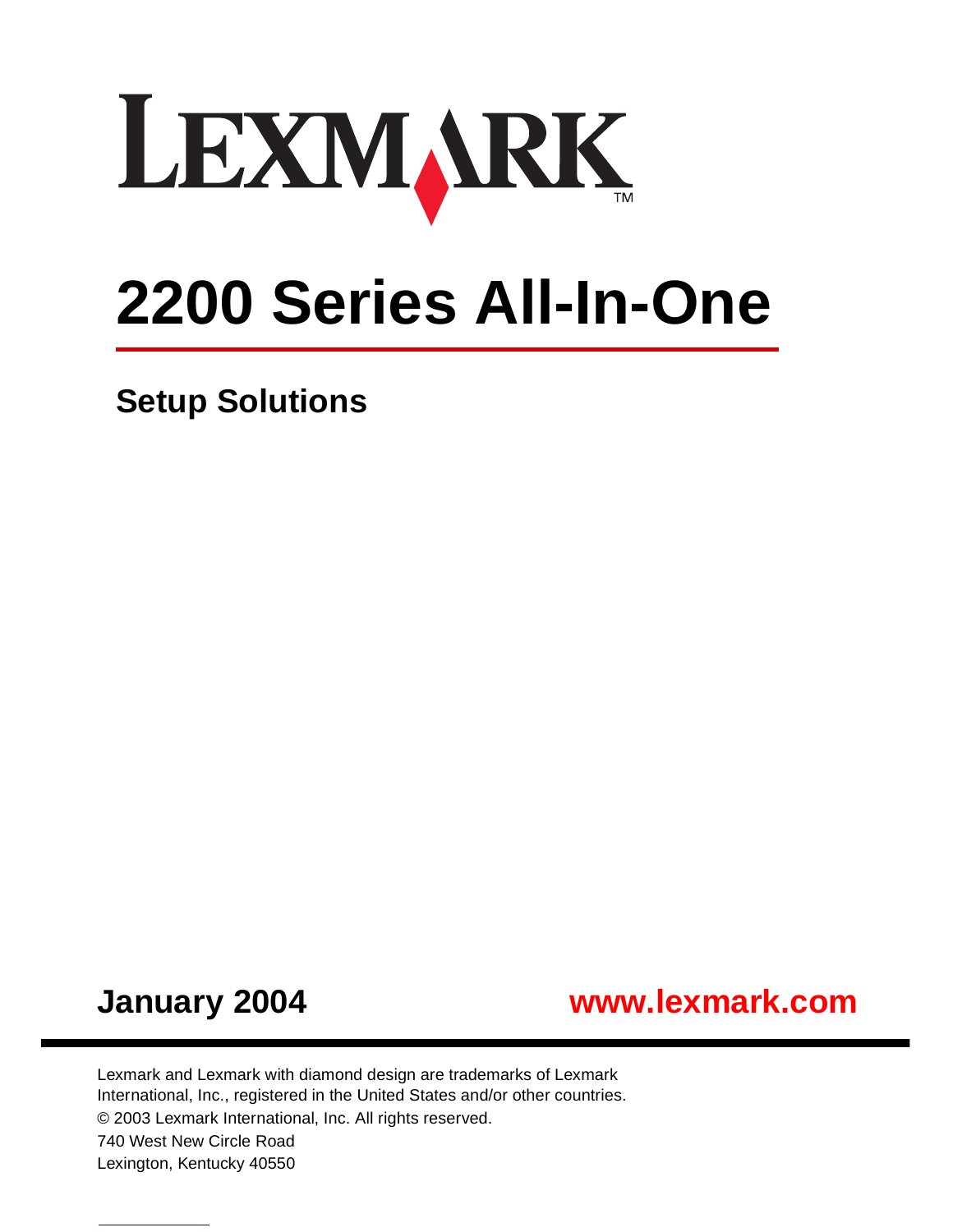#### **Edition: January 2004**

**The following paragraph does not apply to any country where such provisions are inconsistent with local law:** LEXMARK INTERNATIONAL, INC., PROVIDES THIS PUBLICATION "AS IS" WITHOUT WARRANTY OF ANY KIND, EITHER EXPRESS OR IMPLIED, INCLUDING, BUT NOT LIMITED TO, THE IMPLIED WARRANTIES OF MERCHANTABILITY OR FITNESS FOR A PARTICULAR PURPOSE. Some states do not allow disclaimer of express or implied warranties in certain transactions; therefore, this statement may not apply to you.

This publication could include technical inaccuracies or typographical errors. Changes are periodically made to the information herein; these changes will be incorporated in later editions. Improvements or changes in the products or the programs described may be made at any time.

Comments about this publication may be addressed to Lexmark International, Inc., Department F95/032-2, 740 West New Circle Road, Lexington, Kentucky 40550, U.S.A. In the United Kingdom and Eire, send to Lexmark International Ltd., Marketing and Services Department, Westhorpe House, Westhorpe, Marlow Bucks SL7 3RQ. Lexmark may use or distribute any of the information you supply in any way it believes appropriate without incurring any obligation to you. You can purchase additional copies of publications related to this product by calling 1-800-553-9727. In the United Kingdom and Eire, call +44 (0)8704 440 044. In other countries, contact your point of purchase.

References in this publication to products, programs, or services do not imply that the manufacturer intends to make these available in all countries in which it operates. Any reference to a product, program, or service is not intended to state or imply that only that product, program, or service may be used. Any functionally equivalent product, program, or service that does not infringe any existing intellectual property right may be used instead. Evaluation and verification of operation in conjunction with other products, programs, or services, except those expressly designated by the manufacturer, are the user's responsibility.

Lexmark and Lexmark with diamond design are trademarks of Lexmark International, Inc., registered in the United States and/or other countries.

Other trademarks are the property of their respective owners.

#### **© 2003 Lexmark International, Inc.**

#### **All rights reserved.**

#### **UNITED STATES GOVERNMENT RIGHTS**

This software and any accompanying documentation provided under this agreement are commercial computer software and documentation developed exclusively at private expense.



#### **Safety information**

•Use only the power supply provided with this product or the manufacturer's authorized replacement power supply.

•Connect the power supply cord to an electrical outlet that is near the product and easily accessible.

•Refer service or repairs, other than those described in the user documentation, to a professional service person.

**CAUTION:** Do not use the fax feature during a lightning storm. Do not set up this product or make any electrical or cabling connections, such as the power supply cord or telephone, during a lightning storm.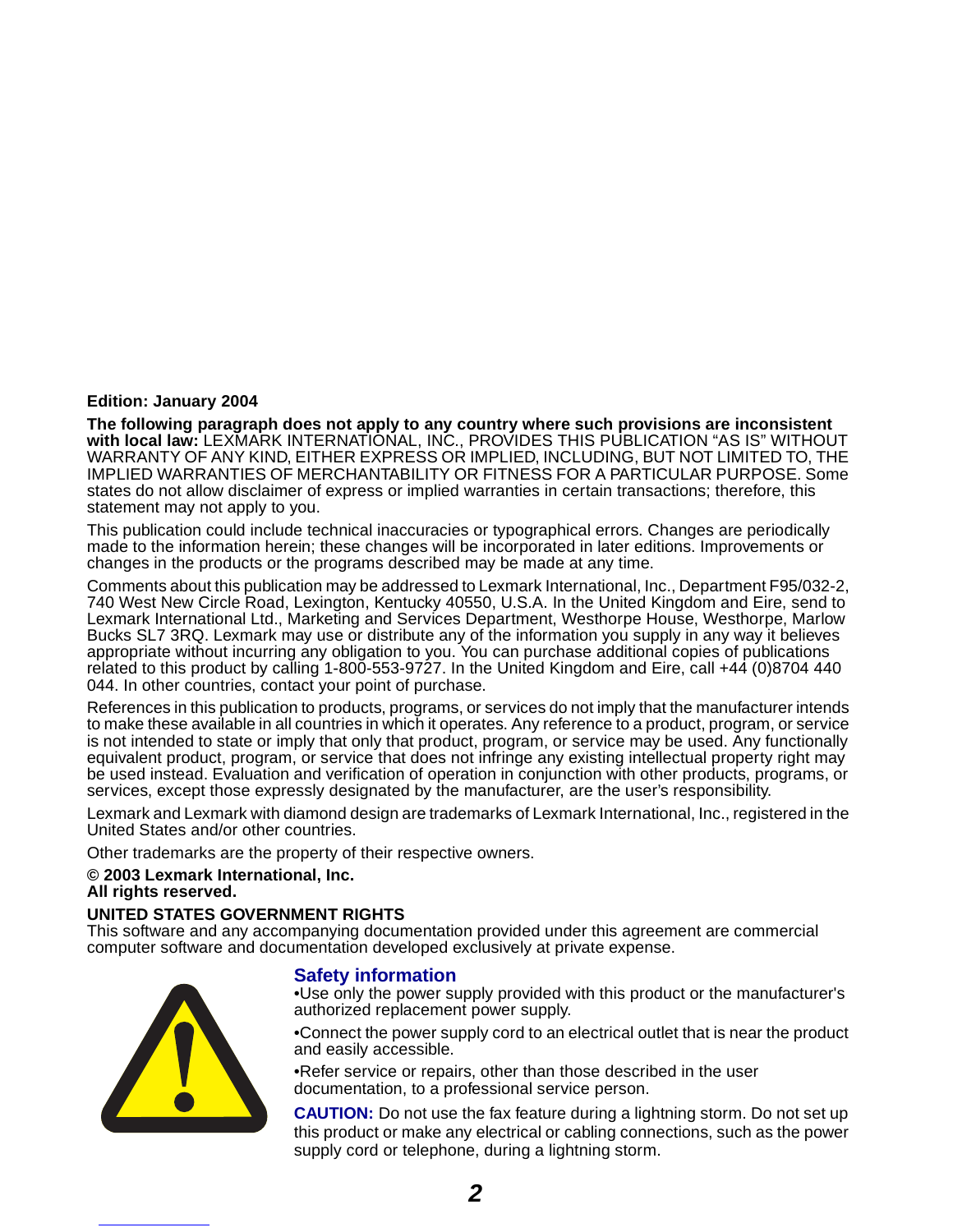## **Start here**

## **Aligning your print cartridges without a computer**

Make sure you follow the steps on the Setup sheet to complete hardware installation. Continue with the following steps to optimize print quality.

**1** Make sure you have loaded paper into the paper support, and then press and hold **Scan** for **three** seconds. For help, see "Using the control panel" on page 4.



An alignment page prints.

**2** Place the printed alignment page onto the scanner glass.



**3** Press **Scan**. For help, see "Using the control panel" on page 4.



Once scanning is complete, your print cartridges are aligned for optimal print quality.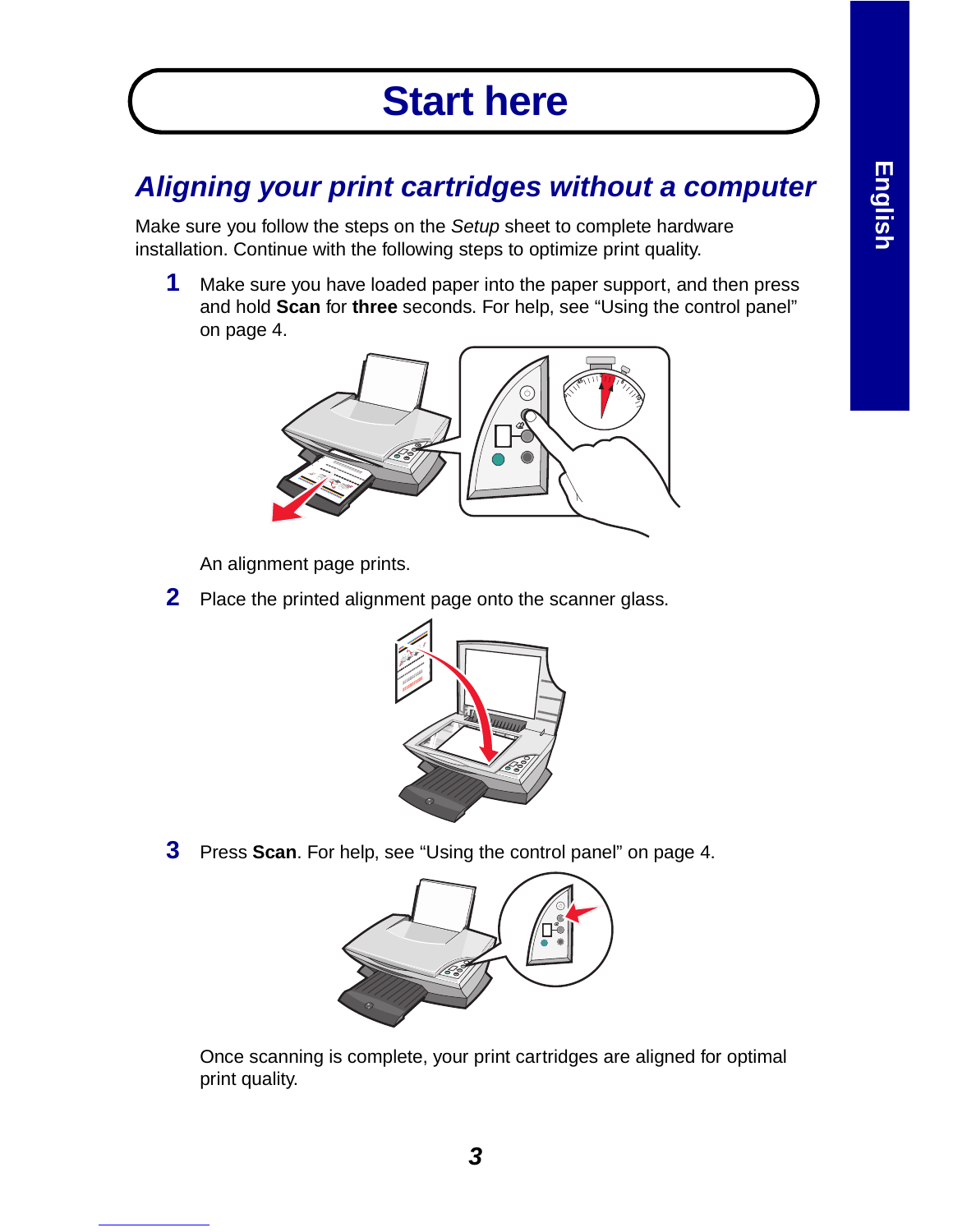## **Using the control panel**



|   | Use this             | To                                                                                                                            |
|---|----------------------|-------------------------------------------------------------------------------------------------------------------------------|
| 1 | Power/Resume         | Turn the All-In-One on or off.                                                                                                |
| 2 | Scan                 | Start the scanning process and open the Lexmark<br>All-In-One Center.                                                         |
| 3 | <b>Copy Quantity</b> | Change the number of copies to make.                                                                                          |
| 4 | <b>Black Copy</b>    | Make a black and white copy.                                                                                                  |
|   |                      | <b>Note:</b> To make a black copy using the Best quality,<br>press this button and hold for at least two seconds.             |
| 5 | <b>Color Copy</b>    | Make a color copy.                                                                                                            |
|   |                      | <b>Note:</b> To make a color copy using the Best quality,<br>press this button and hold for at least two seconds.             |
| 6 | <b>Display</b>       | View the number of copies selected.                                                                                           |
|   |                      | View error codes. For help clearing error codes, see<br>$\bullet$<br>"Understanding error codes on the display" on<br>page 9. |

**Note:** You can print using only the color cartridge. For optimal print quality, install a black print cartridge.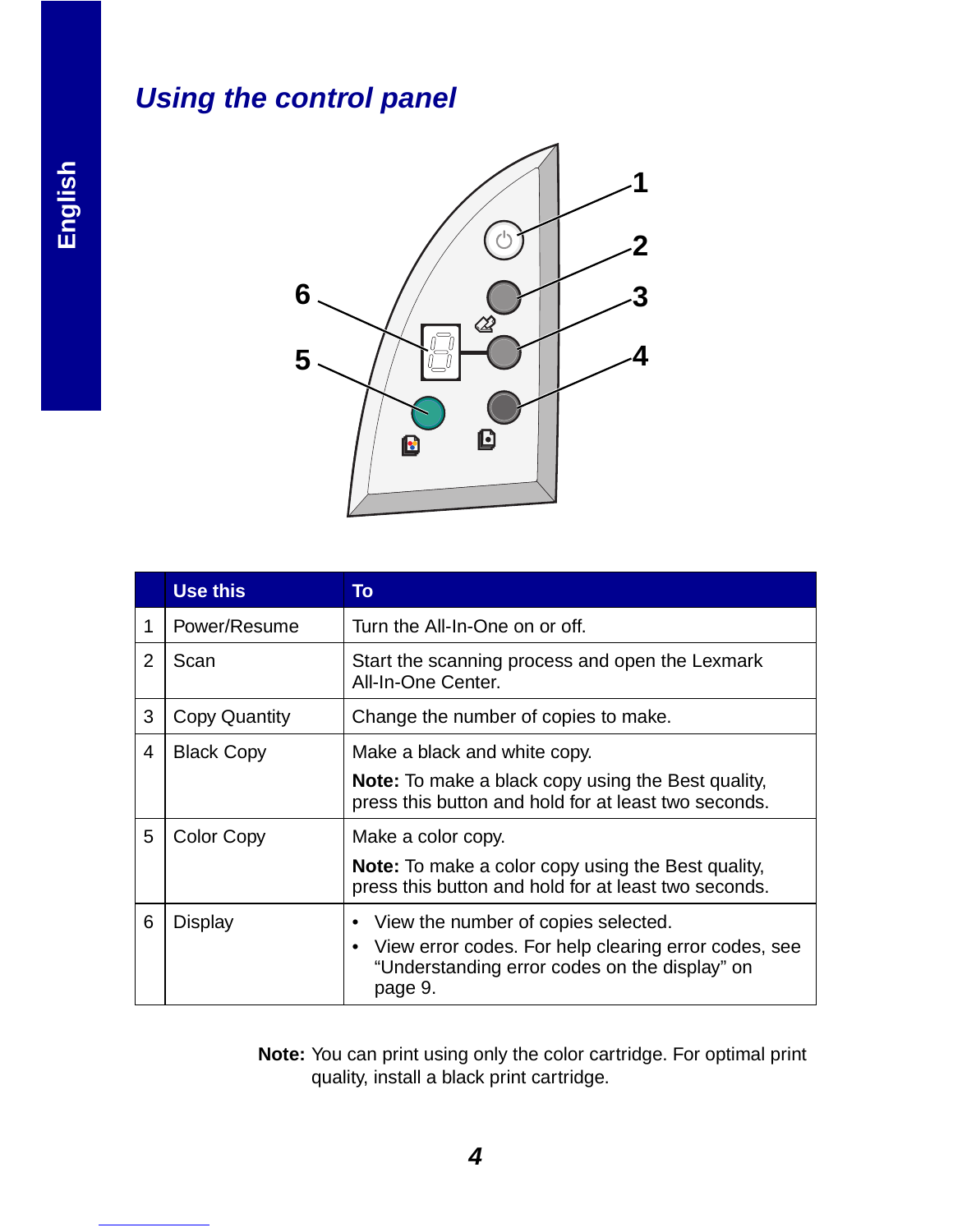## **Setup troubleshooting**

When your All-In-One has a problem, before contacting Lexmark Customer Support, check the following items.

Make sure:

- **•** You have only one Lexmark 2200 Series attached to your computer.
- **•** You are using one of the following supported operating systems:
	- Windows 98 Windows 2000
	- Windows XP Mac OS X version 10.1.5 or later
	- Windows Me Mac OS X version 10.2.3 or later
- **•** The power cord is firmly attached to the All-In-One and an electrical outlet.
- **•** The USB cable is securely attached to your computer and to your printer.
- **•** Your printer is on.

**Note:** If your All-In-One is on, the Power button is lit.

- **•** The computer is on if you are scanning or printing.
- **•** You removed the sticker and tape from the bottom of the print cartridges.
- **•** You installed the print cartridges correctly. The color print cartridge is secure in the left carrier and the black print cartridge is secure in the right carrier.
- **•** The paper is loaded correctly.

**Note:** Do not force paper into the printer.

- **•** There are no flashing error codes on the All-In-One display. For help, see "Understanding error codes on the display" on page 9.
- **•** You installed the software. To check:

#### **Windows:**

From your desktop, click **Start**  $\rightarrow$  **Programs** (or **All Programs**). If Lexmark 2200 Series does not appear in your list of programs, install the All-In-One software.

#### **Macintosh**:

On your desktop, check to see if there is a Lexmark 2200 Series folder. If it does not appear on your desktop, install the All-In-One software.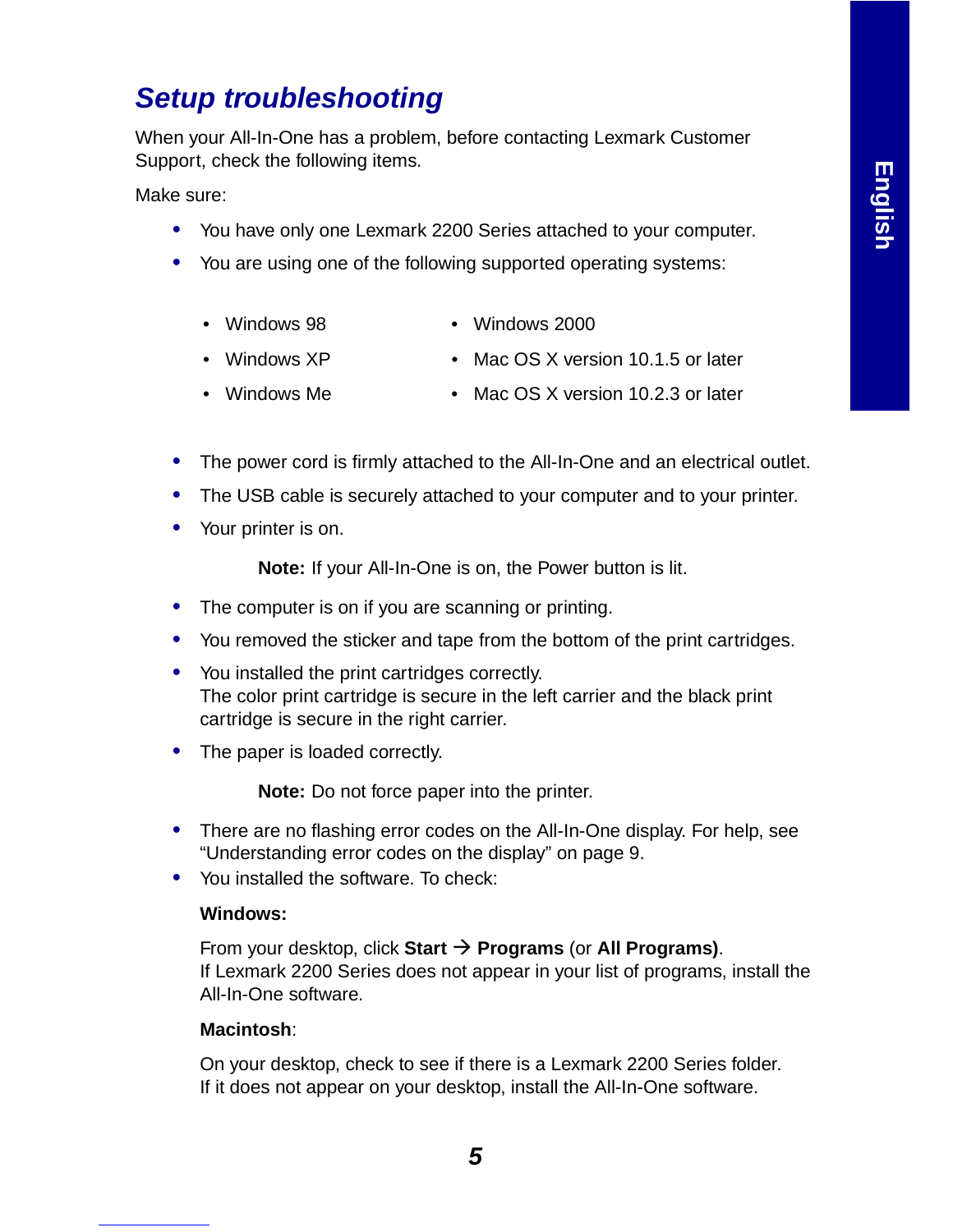**•** The Lexmark 2200 Series is set as your default printer.

#### **Windows:**

- **1** Click Start  $\rightarrow$  Settings  $\rightarrow$  Printers (Windows 98, Me, 2000). Click Start  $\rightarrow$  Control Panel  $\rightarrow$  Printers and Faxes (Windows XP).
- **2** Right-click the **Lexmark 2200 Series** and make sure that **Set as Default** is selected.

#### **Macintosh:**

- **1** From the Finder window, choose Applications  $\rightarrow$  Utilities  $\rightarrow$  Print **Center**.
	- The Printer List dialog is displayed.
- **2** Select **Lexmark 2200 Series**.
- **3** Click **Make Default**.

### **Power light does not come on**

- **1** Check the power supply connections.
- **2** Press **Power** on the control panel.

## **Alignment page does not print**

- **1** Make sure you remove the sticker and transparent tape from both print cartridges.
- **2** Make sure the color print cartridge is secure in the left carrier and the black print cartridge is secure in the right carrier.
- **3** Make sure you loaded the paper correctly and did not force the paper into the printer.

## **Print quality is poor**

Align your print cartridges. For help, see "Aligning your print cartridges without a computer" on page 3.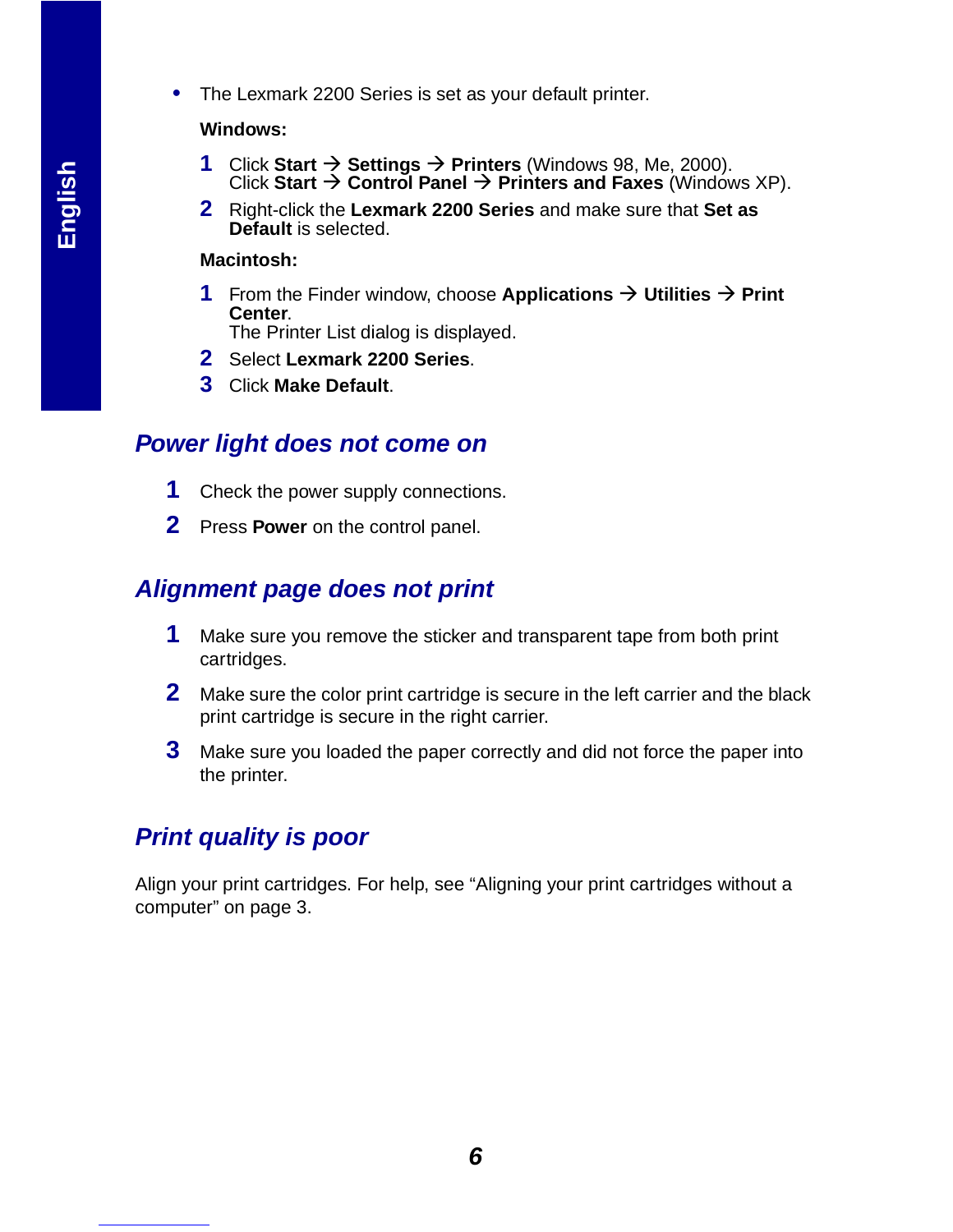## **When I insert the printer software CD, nothing happens**

#### **Windows:**

- **1** Eject and reinsert the printer software CD. If the printer software installation screen does not appear, continue with the following step.
- **2** From your desktop, double-click **My Computer** (In Windows XP, click Start  $\rightarrow$  My Computer).
- **3** Double-click the **CD-ROM drive** icon. If necessary, double-click **setup.exe**.
- **4** When the printer software installation screen appears, click **Install.**
- **5** Follow the instructions on each screen to complete printer software installation.

#### **Macintosh:**

- **1** Remove the All-In-One software CD from the CD-ROM drive.
- **2** Restart your computer.
- **3** Insert the All-In-One software CD.
- **4** Double-click the **Install** icon.
- **5** Follow the instructions on each screen to complete printer software installation.

## **The All-In-One is not communicating with the computer**

- **1** Disconnect and reconnect both ends of the USB cable.
- **2** Unplug the printer from the electrical wall outlet.
- **3** Reconnect the power supply.
- **4** Make sure your All-In-One is on.

**Note:** If your All-In-One is on, the Power button is lit.

**5** Restart the computer.

**Note:** If the problem continues, remove and then reinstall the software. For help, see "Removing and reinstalling the software" on page 8.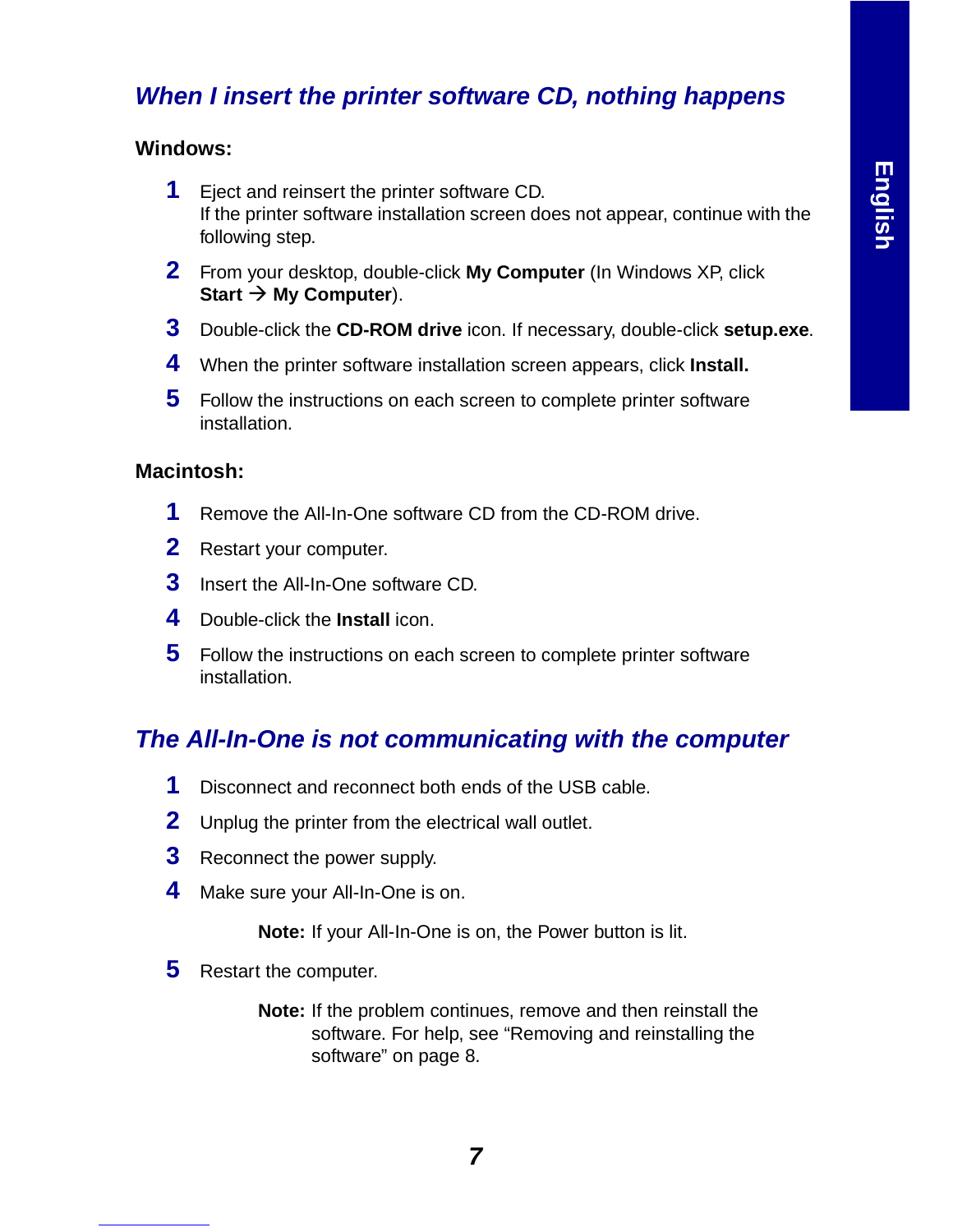## **Installation appears incomplete**

#### **Windows users:**

- **1** Right-click the **My Computer** icon. Windows XP users, click **Start** to access the **My Computer** icon.
- **2** Click **Properties**.
- **3** Select the **Hardware** tab, and then click the **Device Manager** button.
- **4** Look for the Other Devices category. If there are any Lexmark devices shown here, highlight them, and then press the **Delete** key.

**Note:** The Other Devices category displays only when unknown devices are present. Do not delete any Lexmark items unless they are present under the Other Devices category.

**5** Insert the CD, and install the software again. Do not restart the computer. For help, refer to the setup documentation.

## **Removing and reinstalling the software**

If the All-In-One is not functioning properly or if a communications error message appears when you try to use your All-In-One, remove and then reinstall the All-In-One software.

#### **Windows:**

- **1** From your desktop, click Start  $\rightarrow$  Programs  $\rightarrow$  Lexmark 2200 Series  $\rightarrow$ **Uninstall**.
- **2** Follow the instructions on your screen to remove the All-In-One software.
- **3** Restart your computer before reinstalling the All-In-One software.
- **4** Insert the CD, and then follow the instructions on your screen to install the software.

#### **Mac OS X:**

- **1** From your desktop, double-click the **Lexmark 2200 Series** folder.
- **2** Double-click the **Lexmark 2200 Series Uninstaller** icon.
- **3** Complete the user authentication notice, and then click **OK**.
- **4** Click **Uninstall**, and then click **OK**.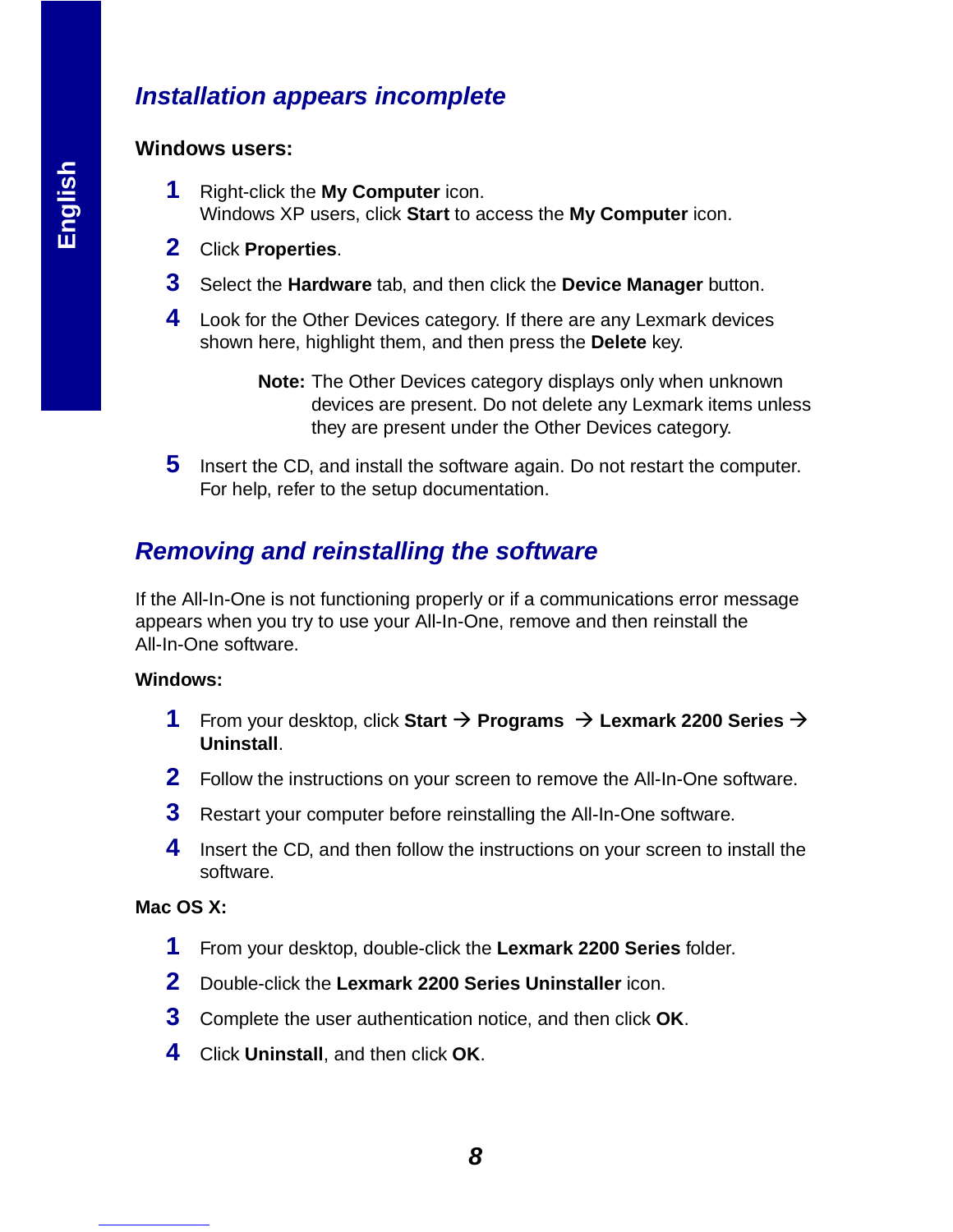## **Understanding error codes on the display**

When your control panel displays blinking numbers, see the table to correct the problem.

| <b>Error code</b>    | What you should do                                                                 |  |
|----------------------|------------------------------------------------------------------------------------|--|
| 02                   | 1 Load paper.                                                                      |  |
| Paper Out            | Press <b>Power</b> to feed paper and resume printing.<br>$\mathbf{2}$              |  |
| 03                   | Press Power.<br>1                                                                  |  |
| Paper Jam            | Lift the scanner unit until the scanner support keeps it<br>2<br>open.             |  |
|                      | Pull gently to remove the paper jam.<br>3.                                         |  |
|                      | Close the scanner unit.                                                            |  |
|                      | 5 Press Power.                                                                     |  |
|                      | Print your document again.<br>6                                                    |  |
| $04 - 05$            | Press Power.<br>1                                                                  |  |
| <b>Carrier Stall</b> | Open the scanner unit.<br>$\mathbf{2}$                                             |  |
|                      | 3 Make sure nothing is blocking the paper or print cartridge<br>path.              |  |
|                      | Close the scanner unit.<br>4                                                       |  |
|                      | 5 Press Power.                                                                     |  |
|                      | 6 Print your document again.                                                       |  |
|                      | If this does not correct your problem, contact Lexmark<br><b>Customer Support.</b> |  |
| $06 - 14$            | <b>Contact Lexmark Customer Support.</b>                                           |  |

## **Copying without a computer**

- **1** Open the scanner lid of the All-In-One.
- **2** Place the item you want to copy face down on the glass, and then close the scanner lid.
- **3** Press **Copy Quantity** repeatedly until the number of copies (1-9) you want to make appears on the display.
- **4** Press **Black Copy** or **Color Copy** to copy using **Normal** quality.

**Note:** To copy using **Best** quality, press and hold **Black Copy** or **Color Copy** for at least two seconds.